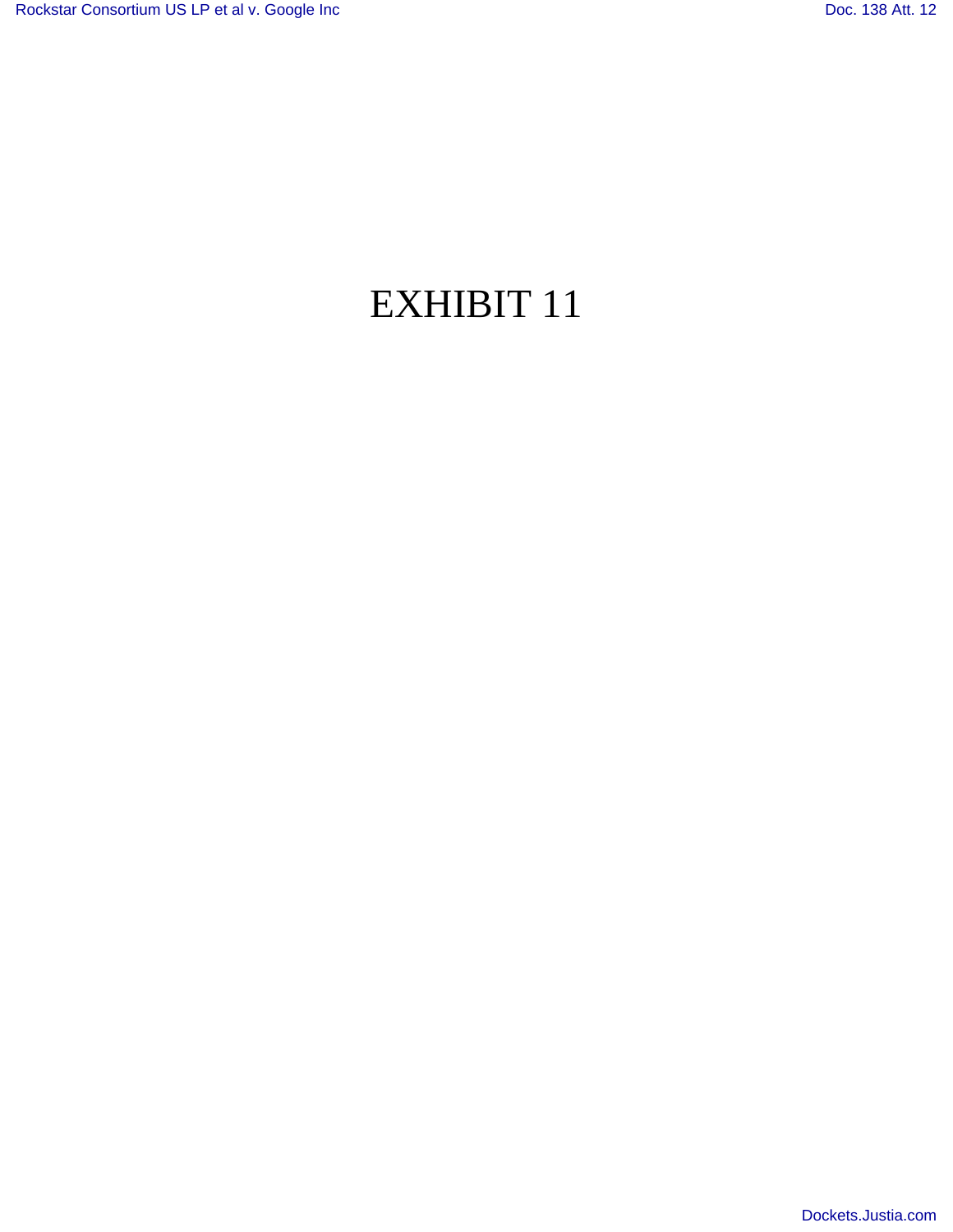| From:<br>Sent:<br>To:<br>Cc: | Andrea P Roberts <andreaproberts@quinnemanuel.com><br/>Thursday, July 03, 2014 5:27 PM<br/>Amanda Bonn<br/>QE-Google-Rockstar; Max L. Tribble; Justin A. Nelson; Alexander L. Kaplan; Shawn<br/>Blackburn; John Lahad; Parker Folse; claire@wsfirm.com; jw@wsfirm.com;<br/>ccapshaw@capshawlaw.com; Elizabeth DeRieux; Jeff Rambin; Mark Mann;<br/>atindel@andytindel.com; blake@themannfirm.com; John Dolan; Cyndi Obuz; Stacy<br/>Schulze</andreaproberts@quinnemanuel.com> |
|------------------------------|-------------------------------------------------------------------------------------------------------------------------------------------------------------------------------------------------------------------------------------------------------------------------------------------------------------------------------------------------------------------------------------------------------------------------------------------------------------------------------|
| Subject:                     | RE: Rockstar v. Google: Expert Disclosures                                                                                                                                                                                                                                                                                                                                                                                                                                    |

Amanda,

Initially, we are still reviewing Rockstar's disclosure of experts. We have a few follow up questions in that regard:

Jay Bhatia - Can you please confirm that the listed cases on his CV cover all of his work in the last four years? It is not clear from the title of that section of his CV. Please also confirm that he does not have any publications in the last 8 years, and is not

an inventor or applicant in any patents or patent applications.

Kevin Almeroth – Can you please confirm that he is not an inventor or applicant on any patents or patent applications?

Vivek Shinde – Can you please confirm that he has no publications in the last 8 years, and that he is not an inventor or applicant in any patents or patent applications?

Additionally, Dai and Shinde both reside outside of the U.S. As you know, pursuant to paragraph 21 of the Protective Order "[n]o DESIGNATED MATERIAL may leave the territorial boundaries of the United States of America. Without limitation, this prohibition extends to DESIGNATED MATERIAL (including copies) in physical and electronic form. The viewing of DESIGNATED MATERIAL through electronic means outside the territorial limits of the United States of America is similarly prohibited." Given Dai and Shinde's residences, we are concerned about potential violations of the Protective Order. Can you please explain how Rockstar anticipates ensuring compliance with this provision of the Protective Order for these two consultants that do not reside in the U.S.?

As for the request to have Jay Bhatia review source code on July 9-11, 2014, Google is diligently collecting the relevant source code to make it available for inspection, but it will not be available for inspection by July 9. The deadline for Google to substantially complete its document production is September 16. While Google is endeavoring to make the relevant source code available for inspection before that, it will not be available by July 9. We will let Rockstar know when it is available for inspection as soon as it is. We currently anticipate that, when ready, it will be made available for inspection in Quinn Emanuel's LA office.

With respect to the source code that Rockstar expects Google to produce, please explain why Rockstar believes that "all source code relating to functionalities identified in Plaintiffs' infringement contentions, including but not limited to source code relating to AdWords, AdSense, Ad Server (release software), GWS (Google Web Server), GFE (Google Front End), Google Search Request and Google Search Response Objections, Google and Double-Click cookies, and search ranking, and any other source code relating to functionalities identified in